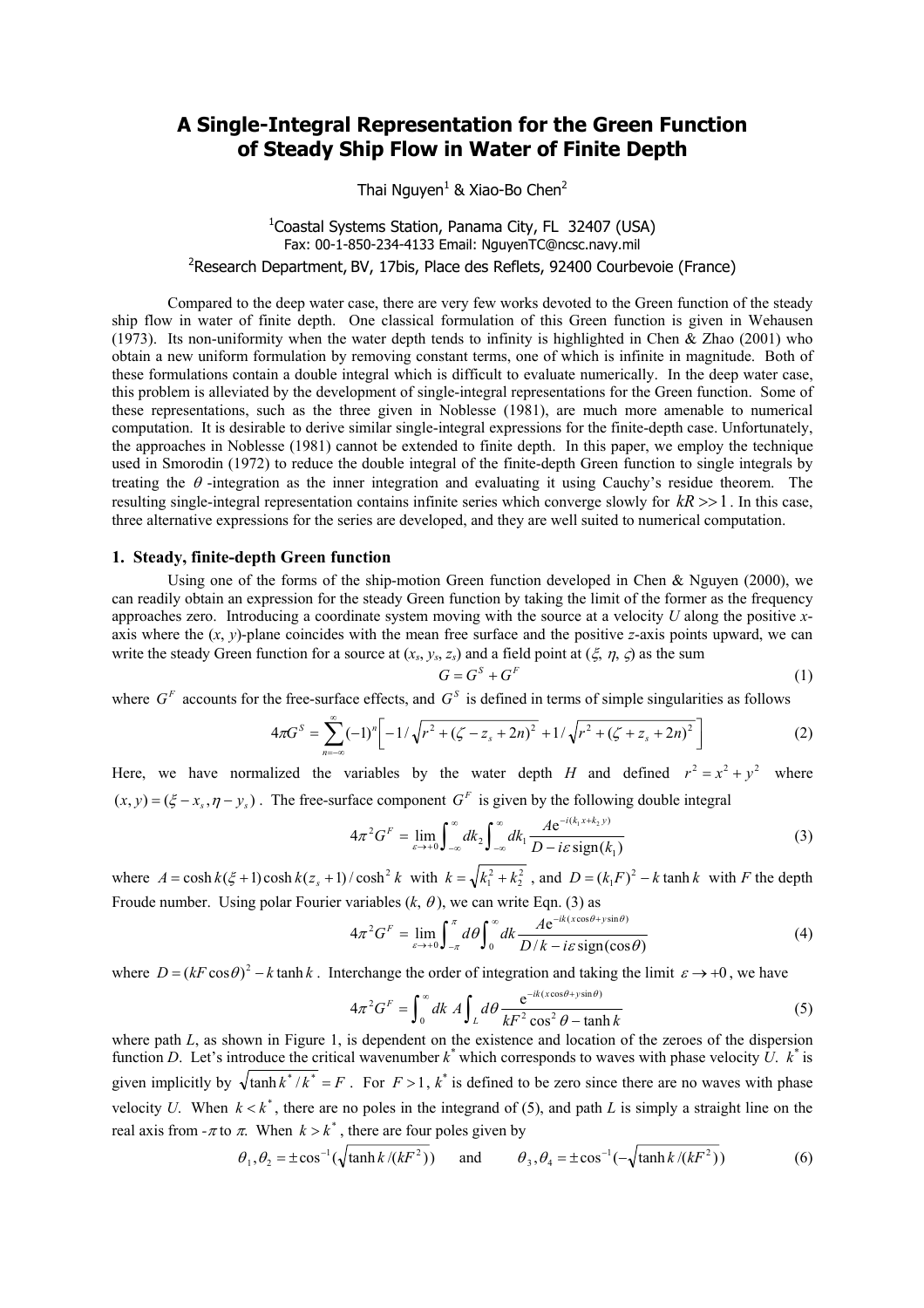Path *L* now has indentations around these poles, and the location of the indentations in the upper or lower half of the complex plane is determined by the limit  $\varepsilon \rightarrow +0$  and is shown in Figure 1.



Figure 1. Definition of path *L* for  $k < k^*$  and  $k > k^*$ 

In the next section, we will obtain a single-integral representation for  $G^F$  by evaluating the integral  $\Theta$  below using Cauchy' residue theorem.

$$
\frac{4}{ikF^2} \Theta = \int_L d\theta \frac{e^{-ik(x\cos\theta + y\sin\theta)}}{kF^2 \cos^2\theta - \tanh k}
$$
(7)

#### **2. Evaluation of integral** Θ

The integral  $\Theta$  can be evaluated using Cauchy's residue theorem. Using the transformation  $\beta = e^{i\theta}$ , we can rewrite  $\Theta$  in terms of the new variable  $\beta$  as follows:

$$
\Theta = \int_C f(\beta) \, d\beta = \int_C \frac{\beta e^{-\frac{ik}{2} [x(\beta + \beta^{-1}) - iy(\beta - \beta^{-1})]}}{\beta^4 + 2(1 - 2a^2)\beta^2 + 1} d\beta \tag{8}
$$

where  $a = \sqrt{\tanh k/(kF^2)}$  is the ratio of the phase velocity of waves with wavenumber *k* to the source's velocity. The path of integration *C* is now a unit circle centered at the origin of the  $\beta$ -plane and has indentations corresponding to those of path *L* as shown in Figure 2. The integrand *f* has five singularities. Four are simple poles associated with the zeroes of the denominator. The remaining singularity is at  $\beta = 0$  and is an essential singularity. The four simple poles of *f* are given by:

$$
\beta_1, \beta_2 = a \pm \sqrt{a^2 - 1}
$$
 and  $\beta_3, \beta_4 = -a \pm \sqrt{a^2 - 1}$  (9)

These poles are either all real or all complex depending on whether *a* is greater than or less than unity. For *F* > 1 , the source's velocity is greater than the phase velocity of all waves, and *a* is less than unity for all *k*. All four simple poles are complex in this case. For  $F < 1$ ,  $k^*$  is the wavenumber for waves with phase velocity equal to the source's velocity. Therefore,  $a = 1$  when  $k = k^*$ . Also,  $a > 1$  for  $k < k^*$  and  $a < 1$  for  $k > k^*$ . Thus, the poles are real when  $k < k^*$  and complex when  $k > k^*$  as illustrated in Figure 2. Note that since we define  $k^* = 0$  for  $F > 1$ , the condition  $k > k^*$  is always true, and Figure 2 is also valid for the supercritical case.



Figure 2. Definition of path  $C$  in the  $\beta$ -plane

To apply Cauchy's residue theorem to Eqn. (8), we need to obtain the residues of *f* for all singularities inside path *C*. We will first consider the residue at the essential singularity  $\beta = 0$ . The residues for the simple poles will be treated next for the two cases when  $k < k^*$  and  $k > k^*$ . Let's introduce the polar coordinates  $(R, k^*)$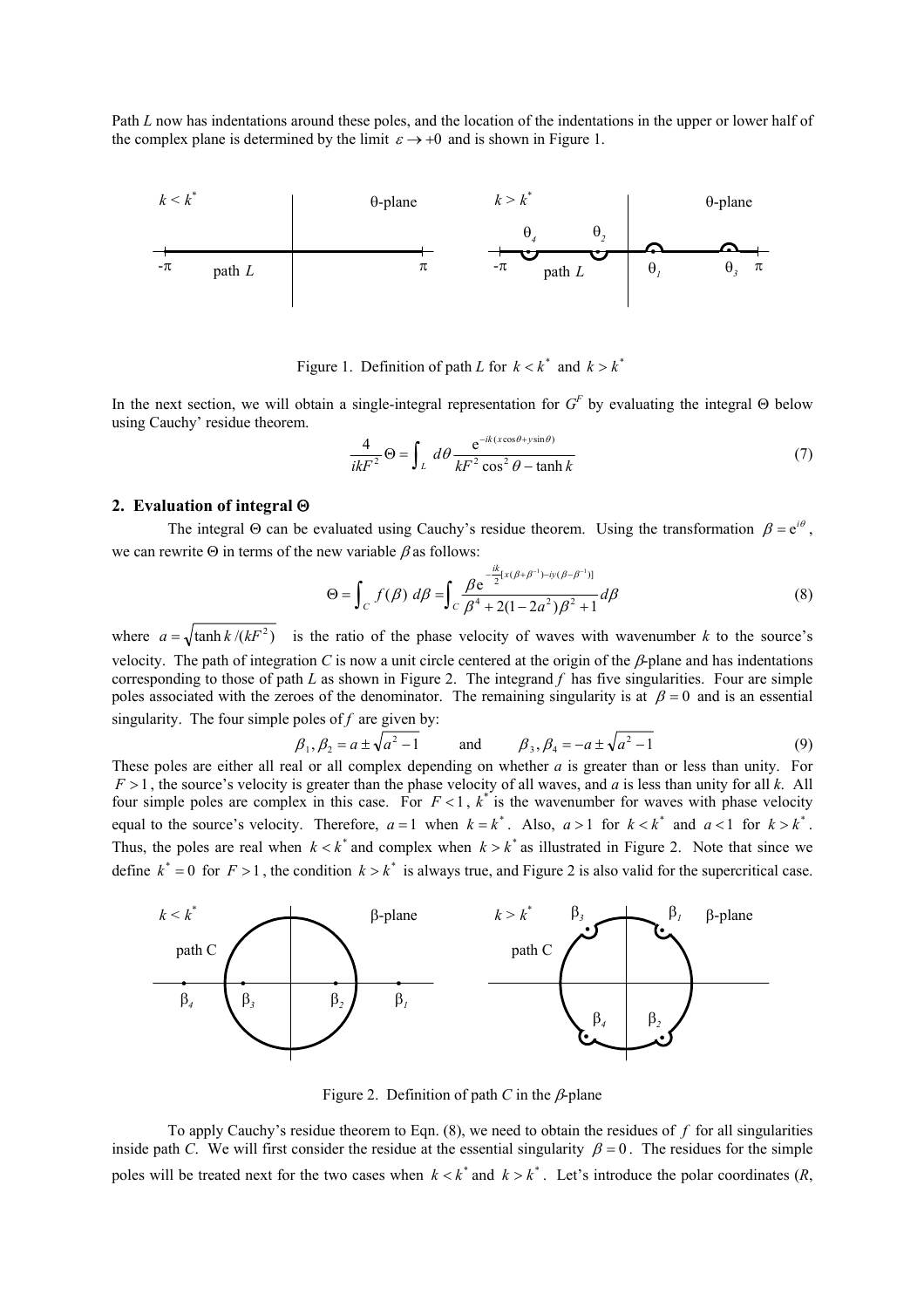$\psi$ ) where  $R^2 = x^2 + y^2$ ,  $x = R \cos \psi$ , and  $y = R \sin \psi$ . With these variables, we can rewrite the terms involving *x* and *y* in Eqn. (8) as:

$$
x(\beta + \beta^{-1}) - iy(\beta - \beta^{-1}) = R[\cos \psi(\beta + \beta^{-1}) - i \sin \psi(\beta - \beta^{-1})] = R(\beta \gamma^{-1} + \beta^{-1} \gamma)
$$
(10)

where  $\gamma = e^{i\psi}$ . Using Eqn. (10) and Eqn. 9.1.41 of Abramowitz & Stegun (1970), the exponential term of Eqn. (8) becomes

$$
e^{-\frac{ik}{2}[x(\beta+\beta^{-1})-iy(\beta-\beta^{-1})]} = e^{\frac{kR}{2}[i^{-1}\gamma^{-1}\beta-(i^{-1}\gamma^{-1}\beta)^{-1}]} = \sum_{n=-\infty}^{\infty} (i\gamma)^{-n} \beta^{n} J_{n}(kR)
$$
 (11)

Furthermore, we can expand the denominator of f in terms of a Taylor series about  $\beta = 0$ 

$$
\frac{1}{\beta^4 + 2(1 - 2a^2)\beta^2 + 1} = \frac{1}{\beta_1^2 - \beta_1^{-2}} \sum_{m=0}^{\infty} \beta^{2m} \left[ \beta_1^{2(m+1)} - \beta_1^{-2(m+1)} \right]
$$
(12)

Substituting Eqns. (11) and (12) into (8), we obtain the following Laurent series expansion of *f* about  $\beta = 0$ 

$$
f = \frac{1}{\beta_1^2 - \beta_1^{-2}} \sum_{n=-\infty}^{\infty} \sum_{m=0}^{\infty} (i\gamma)^{-n} J_n(kR) \left[ \beta_1^{2(m+1)} - \beta_1^{-2(m+1)} \right] \beta^{2m+n+1}
$$
 (13)

The residue of *f* at  $\beta = 0$  is simply the coefficient of the  $\beta^{-1}$  - term of the Laurent series and is given by

res 
$$
(f,0) = \frac{1}{4a\sqrt{a^2 - 1}} \sum_{m=1}^{\infty} (-1)^m \gamma^{2m} (\beta_1^{2m} - \beta_1^{-2m}) J_{2m}(kR)
$$
 (14)

Residues at simple poles for 
$$
k \leq k^*
$$

Since  $k^* = 0$  for  $F > 1$ , the condition  $k < k^*$  can only occurs for subcritical Froude numbers. The velocity ratio *a* in this case is greater than unity, and the simple poles in Eqn. (9) are real with  $\beta_2$  and  $\beta_3$  located inside path *C* as shown in Figure 2. These poles do not correspond to any zeroes of the dispersion function *D*, and, therefore, their residues seem to contribute only to the local effects. The residues of *f* at  $\beta$ <sub>2</sub> and  $\beta$ <sub>3</sub> are easily obtained, and their sum is given by

res 
$$
(f, \beta_2)
$$
 + res  $(f, \beta_3)$  = 
$$
\frac{-\cos(xka)\cosh(yk\sqrt{a^2 - 1}) + i\sin(xka)\sinh(yk\sqrt{a^2 - 1})}{4a\sqrt{a^2 - 1}}
$$
(15)

Applying Cauchy's residue theorem to Eqn. (8) and using the results in Eqns. (14) and (15), we obtain the following expression for the integral Θ valid for *k < k\**

$$
\Theta = \frac{\pi i}{2a\sqrt{a^2 - 1}} \left[ -\cos(xka)\cosh(yk\sqrt{a^2 - 1}) + i\sin(xka)\sinh(yk\sqrt{a^2 - 1}) + \sum_{m=1}^{\infty} (-1)^m \gamma^{2m} (\beta_1^{2m} - \beta_1^{-2m}) J_{2m}(kR) \right] (16)
$$

*Residues at simple poles for k > k\**

The velocity ratio  $a$  is less than unity in this case, and all simple poles in Eqn. (9) are complex. These poles are the transforms of the four zeroes  $\theta_1$ ,  $\theta_2$ ,  $\theta_3$ , and  $\theta_4$  of the dispersion function *D*. Only two of the poles,  $β_2$  and  $β_4$ , lie inside path *C*, and their residues contribute to the far-field waves. The sum of the residues at  $β_2$ and  $\beta_4$  is given by

res 
$$
(f, \beta_2)
$$
 + res  $(f, \beta_4)$  = 
$$
\frac{e^{iky\sin\theta_1} \sin(kx\cos\theta_1)}{2\sin 2\theta_1}
$$
 (17)

Since  $\beta_1 = e^{i\theta_1}$ , we have  $a = \cos\theta_1$ , and the residue at  $\beta = 0$ , as given in Eqn. (14), can be simplified to

res 
$$
(f,0) = {1 \over \sin 2\theta_1} \sum_{m=1}^{\infty} (-1)^m \gamma^{2m} \sin(2m\theta_1) J_{2m}(kR)
$$
 (18)

Using Eqns. (17) and (18), we obtain the following expression for the integral  $\Theta$  valid for  $k > k^*$ 

$$
\Theta = \frac{\pi i}{\sin 2\theta_1} \left[ e^{iky\sin\theta_1} \sin(kx\cos\theta_1) + 2\sum_{m=1}^{\infty} (-1)^m \gamma^{2m} \sin(2m\theta_1) J_{2m}(kR) \right]
$$
(19)

of the symmetry property of *G<sup>F</sup>* about the axis  $y = 0$ , it's easy to show that the complex part of *G<sup>F</sup>* vanishes. With  $\Theta$  defined for all values of *k*, we can now rewrite the free-surface component  $G^F$  in Eqn. (5). Making use The final form of  $G^F$  valid for all Froude numbers is given by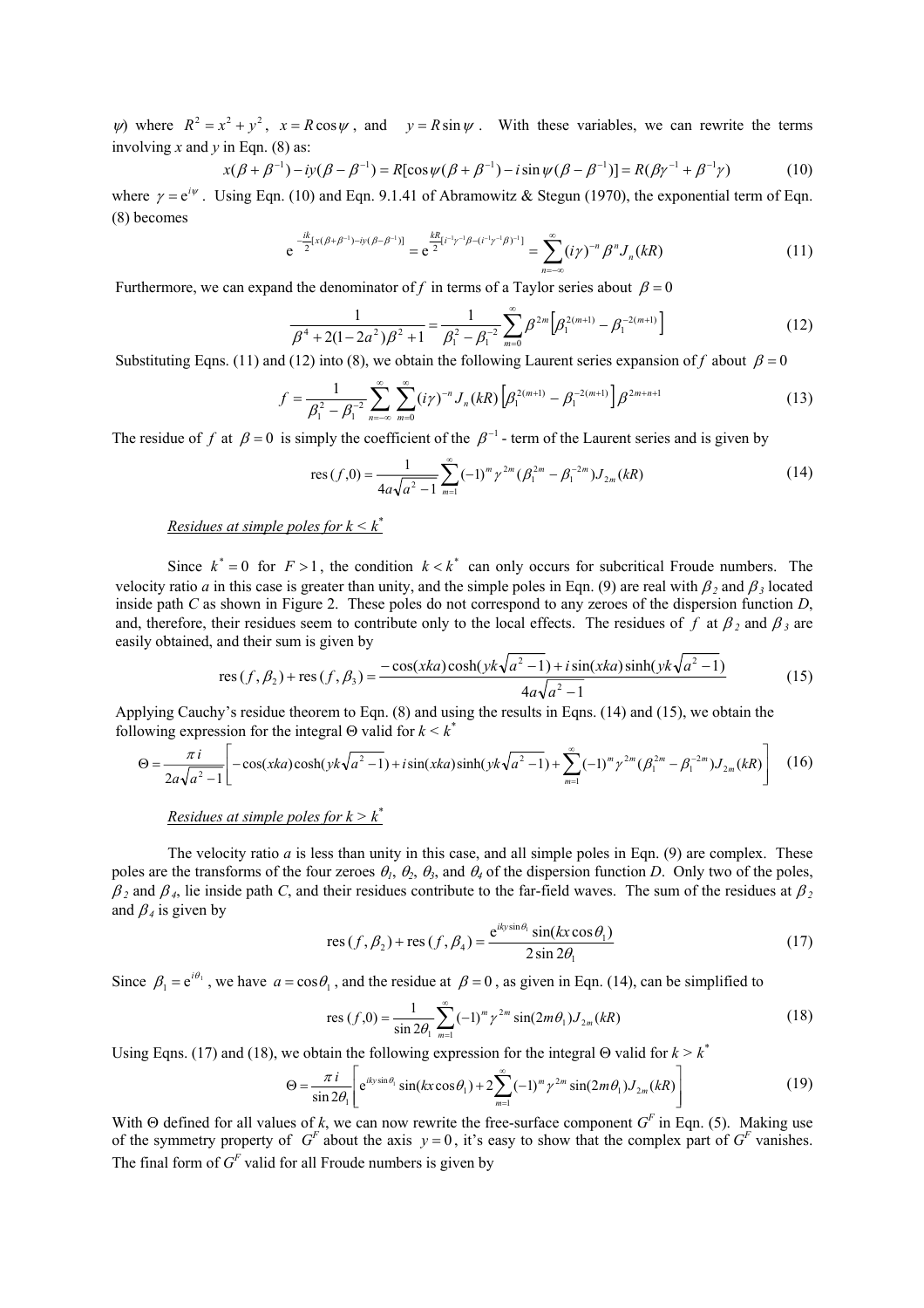$$
2\pi G^{F} = \int_{0}^{k^{*}} dk \frac{A}{kF^{2}a\sqrt{a^{2}-1}} \left[ -\cos(xka)\cosh(yk\sqrt{a^{2}-1}) + \sum_{m=1}^{\infty} (-1)^{m}(\beta_{1}^{2m} - \beta_{1}^{-2m})\cos(2m\psi)J_{2m}(kR) \right]
$$
  
+ 
$$
\int_{k^{*}}^{\infty} dk \frac{2A}{kF^{2}\sin 2\theta_{1}} \left[ \sin(kx\cos\theta_{1})\cos(ky\sin\theta_{1}) + 2\sum_{m=1}^{\infty} (-1)^{m} \sin(2m\theta_{1})\cos(2m\psi)J_{2m}(kR) \right]
$$
(20)

#### **3. Alternative expressions for the infinite series**

Both infinite series in Eqn. (20) converge slowly when  $kR \gg 1$ , but the value of *k* in the first series is limited by  $k^*$ , and in most applications the computation of this series does not present major difficulty. The second series, however, is harder to evaluate in its current form when *kR* is large since an excessive number of terms is needed. Therefore, for  $kR \gg 1$ , we develop three alternative representations that are more amenable to numerical computation. The second infinite series in (20) can be expressed in terms of series of the form

$$
S(h,\alpha) = 2\sum_{m=1}^{\infty} (-1)^m \sin(2m\alpha) J_{2m}(h)
$$
 (21)

where  $h = kR$  and  $\alpha = \theta_1 \pm \psi$ . The first representation of  $S(h, \alpha)$  is obtained by considering a second-order ordinary differential equation satisfied by  $S(h, \alpha)$  and making use of the Fourier sine transform. It's written as

$$
S(h,\alpha) = -\sin(h\cos\alpha) + \frac{\sin(2\alpha)}{\pi} \Im \left\{ \int_0^\infty dt \frac{(\cos h + i\sin h)e^{-ht}}{(\sin^2\alpha - t^2 + 2it)\sqrt{t^2 - 2it}} \right\}
$$
(22)

where  $\sigma\$ \} denotes the imaginary part of the expression inside the brackets. Using the above integral representation, we can develop the following asymptotic expansion

$$
S(h,\alpha) = -\sin(h\cos\alpha) + \frac{\cos\alpha}{\sqrt{\pi}} \sum_{n=0}^{\infty} a_n [\sin h + (-1)^n \cos h](h\sin^2\alpha)^{-n-1/2}
$$
 (23)

where the first 5 coefficients  $a_n$  of the series are given by

$$
a_0 = 1,
$$
  
\n
$$
a_1 = 1 + \sin^2 \alpha / 8,
$$
  
\n
$$
a_2 = -3 + 3\sin^2 \alpha / 8 - 9\sin^4 \alpha / 128,
$$
  
\n
$$
a_3 = -15 + 45\sin^2 \alpha / 8 + 15\sin^4 \alpha / 128 - 75\sin^6 \alpha / 1024,
$$
  
\n
$$
a_4 = 105 - 525\sin^2 \alpha / 8 + 315\sin^4 \alpha / 128 - 105\sin^6 \alpha / 1024 + 3675\sin^8 \alpha / 32768
$$
\n(24)

The second representation in (23) is much better suited for numerical computation than the series in (21) when  $h\sin^2\alpha$  >>1. However, it is not useful when  $h\sin^2\alpha$  <1. To complement (23), we develop the following ascending series using the Taylor series of sin(2*m*α) and the recurrence relation for the Bessel functions

$$
S(h,\alpha) = h \sin \alpha \sum_{n=0}^{\infty} b_n (h \sin^2 \alpha)^n
$$
 (25)

where the first 5 coefficients  $b_n$  are given by

$$
b_0 = -J_1(h), \t b_1 = J_0(h)/3 - J_1(h)/(6h), \t b_2 = J_1(h)/15 + J_0(h)/(10h) - 9J_1(h)/(120h^2),
$$
  
\n
$$
b_3 = -J_0(h)/105 + 9J_1(h)/(210h) + 9J_0(h)/(168h^2) - 15J_1(h)/(336h^3),
$$
  
\n
$$
b_4 = -J_1(h)/945 - J_0(h)/(126h) + 5J_1(h)/(168h^2) + 5J_0(h)/(144h^3) - 35J_1(h)/(1152h^4)
$$
\n(26)

Eqn. (25) can be used when  $h\sin^2\alpha < 1$ , but when  $h\sin^2\alpha = O(1)$ , Eqn. (22) is more appropriate and can be evaluated using the algorithm (25.4.45) in [1] for infinite integrals with exponentially decreasing integrands.

#### **References**

[1] Abramowitz, M. & Stegun, I. A. (1967) Handbook of Mathematical Functions. *Dover Publications.*

[2] Chen, X. B. & Nguyen, T. (2000) Ship-motion Green function in finite-depth water. *Fourth International Conference on Hydrodynamics*, Yokohama (Japan).

[3] Chen, X. B. & Zhao, R. (2001) Steady free-surface flow in water of finite depth. *Proc. 16th International Workshop on Water Waves and Floating Bodies*, Hiroshima (Japan).

[4] Noblesse, F. (1981) Alternative integral representation for the Green function of the theory of ship wave resistance. *Journal of Engineering Math* 15 (4).

[5] Smorodin, A. I. (1972) Waves at the fluid surface during the motion of a submerged ellipsoid of revolution. *Applied Mathematics & Mechanics* 36, 148-152.

[6] Wehausen, J. V. (1973) The wave resistance of Ships. *Advances in Applied Mechanics* 13, 93-245.